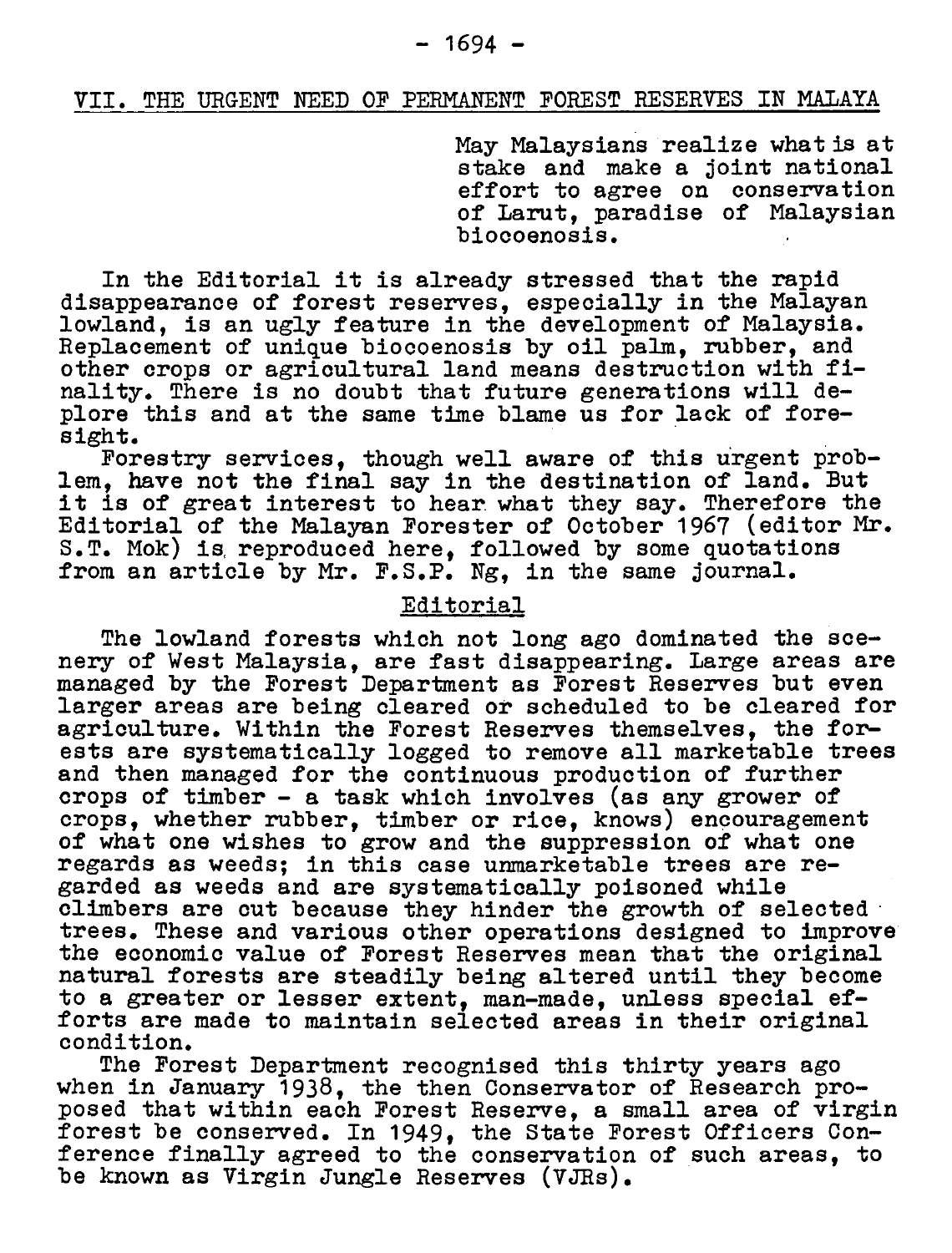there should be <sup>a</sup> control against which the results of the experiment may be compared. In this case, the manipulation of <sup>a</sup> Forest Reserve for the continuous production of timber is <sup>a</sup> huge experiment. For all the labour and expense of managing <sup>a</sup> forest crop there is no certainty that the resulting mandirected forest will be in any way more productive than the directed forest will be in any way more productive than the<br>original forest as nature made it. In order to assess the ef original forest as nature made it. In order to assess the efectiveness of the techniques used, it is necessary to have fectiveness of the techniques used, it is necessary to have<br>within the same Forest Reserve, a plot of original forest against which the treated areas may be later compared. hence the value of VJRs to forestry.

In addition, the formation of YJRs throughout the country ensures that representative areas of forest will be conserved for study by botanists, zoologists and other students of natural science. Suitably sited VJRs also become a national herural science. Suitably sited vans also become a national ne<br>itage – plots of original wilderness to which future genera tions can return for recreation. It is <sup>a</sup> measure of the Department's success that the best stands of accessible virgin forest within fifty miles of Kuala Lumpur suitable for demonstration to University students, natural scientists and trainee-foresters are in the few pockets of VJRs established since 1949 in Selangor.

Unfortunately <sup>a</sup> VJR owes its existence purely to <sup>a</sup> Departmental arrangement; where <sup>a</sup> Forest Reserve is excised, <sup>a</sup> VJR situated in it is automatically lost, as happened last year situated in it is automatically lost, as happened last year<br>when part of the Trolak Forest Reserve in Perak was excised for an oil palm scheme.

With the future of many lowland Forest Reserves now hanging in the balance because of the national emphasis on agricultural development, the future of VJRs must be viewed with concern. It is probable that within the next few decades, forestry will have to vacate the lowlands and all lowland VJRs will consequently be lost together with their unique flora and fauna.

The loss may not be fully felt now when men are busily carving out new farms, villages and towns from the forest to provide <sup>a</sup> better life for themselves but having attained this first goal, where are they to go in order to escape their teeming cities, noisy traffic and polluted air? Back to the wilderness as nature made it, for recreation and inspiration, provided that in their first enthusiasm for felling the forests, they had the good sense to conserve something for the future.

The time has come for us to consider what areas should be permanently conserved and how best to conserve them. Uncoordinated efforts by individual Departments will no longer suffice. Forestry should join with other interested bodies such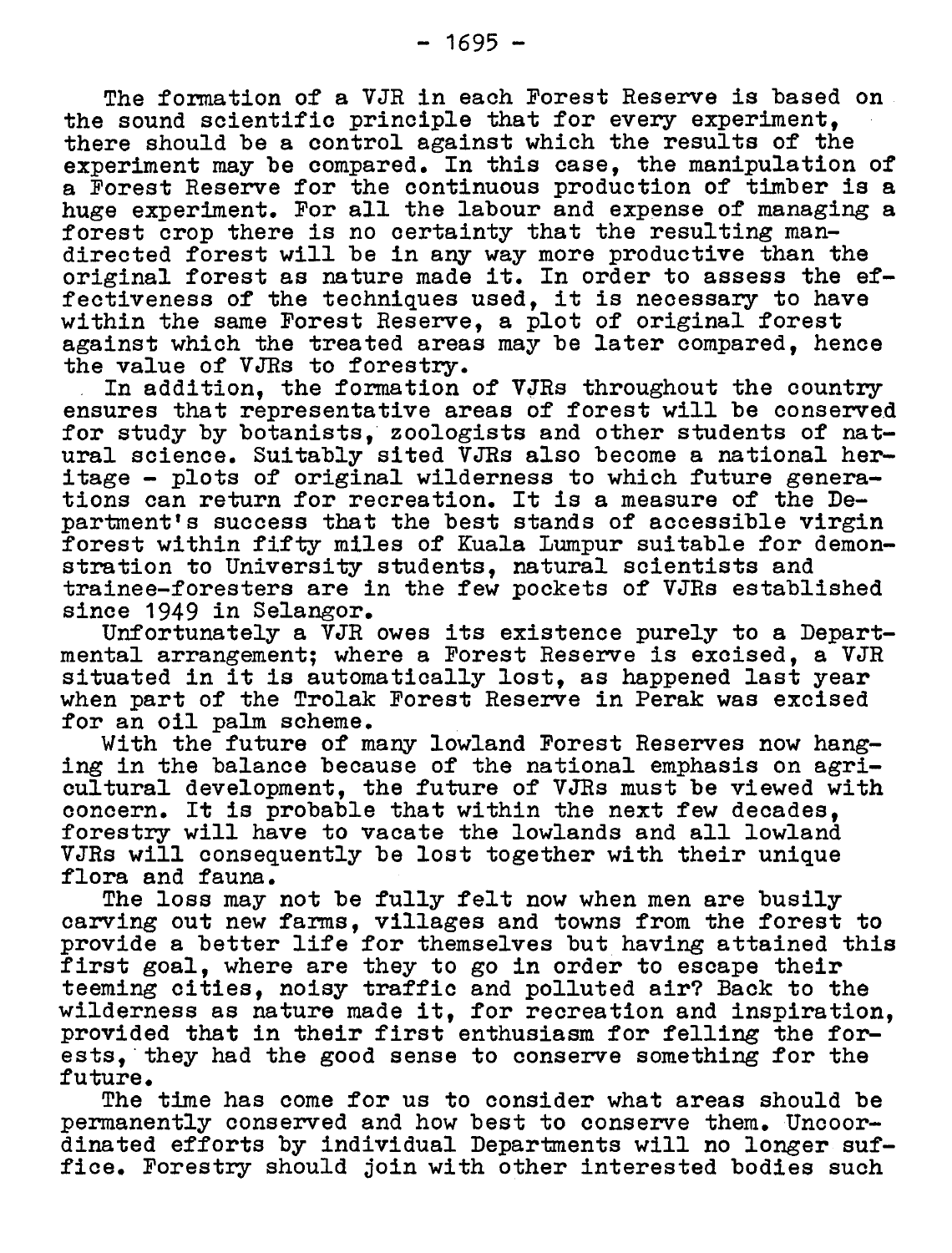as the Game Department, Agriculture Department, the Universias the Game Department, Agriculture Department, the Univer<br>ty, and the Malayan Nature Society in order to jointly pro ty, and the Malayan Nature Society in order to Jointly pro-<br>pose the establishment of more National Parks for West Malay sia. The Taman Negara, shared by Pahang, Trengganu and Kelantan is not enough and it is our opinion that the large states of Johore and Perak should be served by sizeable parks too. In addition smaller areas of limestone, peat swamp and other unique habitats should be conserved throughout the Peninsula so that even should most of the lowlands be cleared there will be representative areas of original forest left. The will be representative areas of original forest felt. The<br>time to plan is now, not when most of the forests have disap-<br>peared. It is still possible to select areas which are really peared. It is still possible to select areas which are really worth preserving and of which the nation can be truly proud; worth preserving and of which the hatfon can be thany produ,<br>areas with the best scenery, the most interesting plants and<br>most unique animals. Five years from now, it will be too late. Malaysia has <sup>a</sup> reputation for far-sighted development planning. It is to be hoped that the planners will keep in mind the need to plan not only for the basic necessities of life for Malaysia's growing population but also for outdoor recreation, for the preservation of natural beauty and for the future development of natural science in this country.

An opportunity to put forward the cause of conservation has now arisen with the formation of <sup>a</sup> Malaysian National Organising Committee for the International Biological Programme last year, one of whose projects will be to co-ordinate the efforts of all interested parties in proposing to Government suitable areas for conservation. The Forest Department, with its history of involvement in such matters has been called upon to join in formulating these proposals, and it is to be hoped that officers of the Department with their knowledge of forest areas, will make their experience freely available to the organisers of the project

In the foregoing paper is stressed that destruction of <sup>a</sup> biocoenosis includes the wiping out of rare trees, such as biocoenosis includes the wiping out of tare trees, such as<br><u>Dactylocladus</u>, which was just discovered to occur in Malaya.<br>It wipes out the fauna as well. It wipes out the fauna as well.<br>The botanical richness of these forests is never-ending so

to say, because by the more intense botanical exploration now going on, more rarities and novelties are found than ever angoing on, more rarities and novelties are found than ever an<br>ticipated, even in former classical sites. I remind of Trigo ticipated, even in former classical sites. I remind of Tri<br>nobalanus in the hills, and of <u>Allantospermum</u>, about which Mr. F.S.P. Ng wrote an article in the Malayan Forester <sup>31</sup> (1968) 165-169. This unique new tree genus of disputed affinity - some hold it in Simaroubaceae, others allied to Linaceae -has been located for the first time in Malaysian Borneo only <sup>a</sup> decade ago (described in 1965), and has now also been detected in Malaya proper, viz. in Bubu Forest Reserve, one of the very few easily accessible reserves of primary lowland